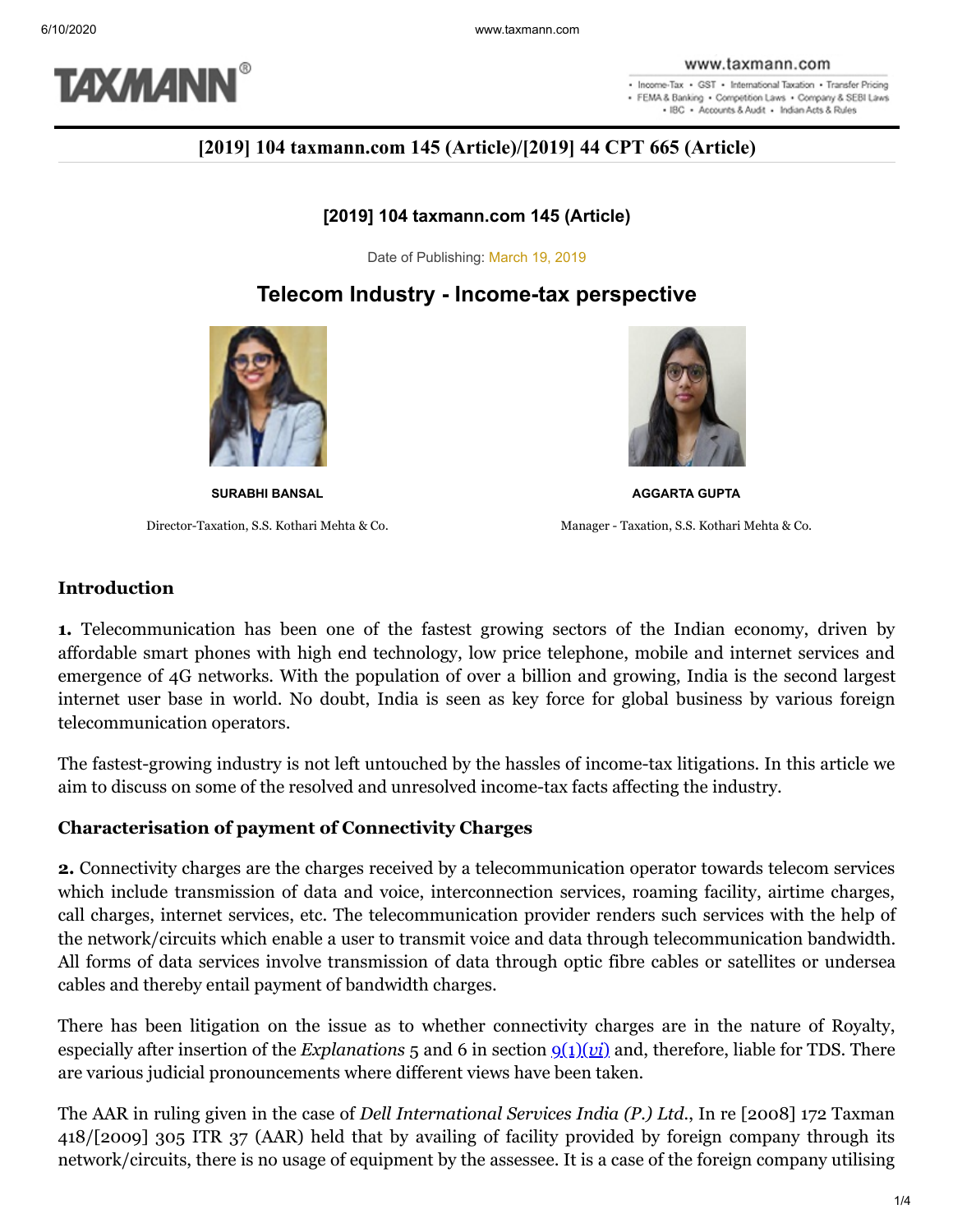#### 6/10/2020 www.taxmann.com

its own network and providing a service that enables the assessee to transmit voice and data through telecommunications bandwidth and, therefore, payment made by assessee to foreign company cannot be taxed as 'royalty' under the *Explanation* 2 to section 9(1)(*vi*).

While a contrary view was taken by the Hon'ble Madras High Court in the case of *Verizon Communications Singapore Pte. Ltd* v. *ITO (International Taxation)* [2013] 39 taxmann.com 70/[2014] 224 Taxman 237 (Mad.) (Mag.)that the consideration received by the non-resident taxpayer from the Indian customers for provision of bandwidth/telecommunications services outside India was for the 'use of, or the right to use equipment' and, therefore, royalty under section 9(1)(*vi*) of the Act. Alternatively, the payments can also be considered for the use of process provided by the taxpayer and therefore, royalty under the Act.

A reference is also required to be drawn to the OECD commentary on Model Convention. It has been mentioned in the commentary that payments made under a typical roaming agreement will not constitute royalty since these payments are not made in consideration for the use of, or right to use property or for information as they cannot be viewed as payments for the use of or right to use a secret process since no secret technology is used or transferred to the operator. Therefore, the tax treaty does not consider payments made to foreign telecommunications operators towards connectivity charges as Royalty as per Article 12 of the tax treaty.

The Mumbai Tribunal in the decision of *B4U International Holdings Ltd*. v. *Dy. CIT (IT)* [2012] 21 taxmann.com 529/52 SOT 545 has held that payment of transponder hire charges paid to a foreign entity in India cannot be regarded as royalty under India-USA tax treaty. The Tribunal placed reliance on the Delhi High Court's decision in *Asia Satellite Communications Co. Ltd.* v. *DIT* [2011] 332 ITR 340/197 Taxman 263/9 taxmann.com 168. Further, the Delhi High Court in the decision of *DIT* v. *New Skies Satellite BV* [2016] 68 taxmann.com 8/238 Taxman 577/382 ITR 114 has held that insertion of the *Explanations* 4, 5 and 6 to section  $g(1)(vi)$  by the Finance Act, 2012 by itself would not affect the meaning of the term 'royalties' as mentioned in article 12 of India-Thailand DTAA.

It would be relevant to mention here that earlier Department has considered the payment of connectivity charges being in the nature of Fee for Technical Services (FTS). However, Courts have held that transmission of data does not involve any human intervention and services rendered with the help of machines cannot be termed as technical in nature. It is a standard facility and does not involve any technical services. However, a recent AAR ruling in case of *MasterCard Asia Pacific Pte. Ltd. in re* [2018] 406 ITR 43/94 taxmann.com 195 (AAR-New Delhi) cannot be overlooked wherein it has been held that even an automatic Master Card Interface Processor placed at customers' locations in India for processing of electronic payment transactions using Master Cards global network and infrastructure can constitute a PE of foreign company in India. It re-generates the question of taxability in such cases.

## **Taxability of charges paid for international interconnectivity through use of submarine cable system**

**3.** Under submarine cable system, a cable is laid on the seabed between land-based stations to transmit signals across stretches of ocean. The set-up cost involved in submarine cable system is huge. Therefore, generally such business is created as consortium by companies located in different countries. The telecom company located in a country owns the submarine cable network laid in that particular country.

The income-tax issues that arises under such systems is whether the consideration paid to foreign companies for acquiring submarine cable system capacity is taxable as capital gains or royalty?

In a ruling given by the AAR in the case of *Dishnet Wireless Ltd.*, In re [2012] 24 taxmann.com 298/210 Taxman 644/353 ITR 646 (AAR - New Delhi) where payments were made to the foreign company for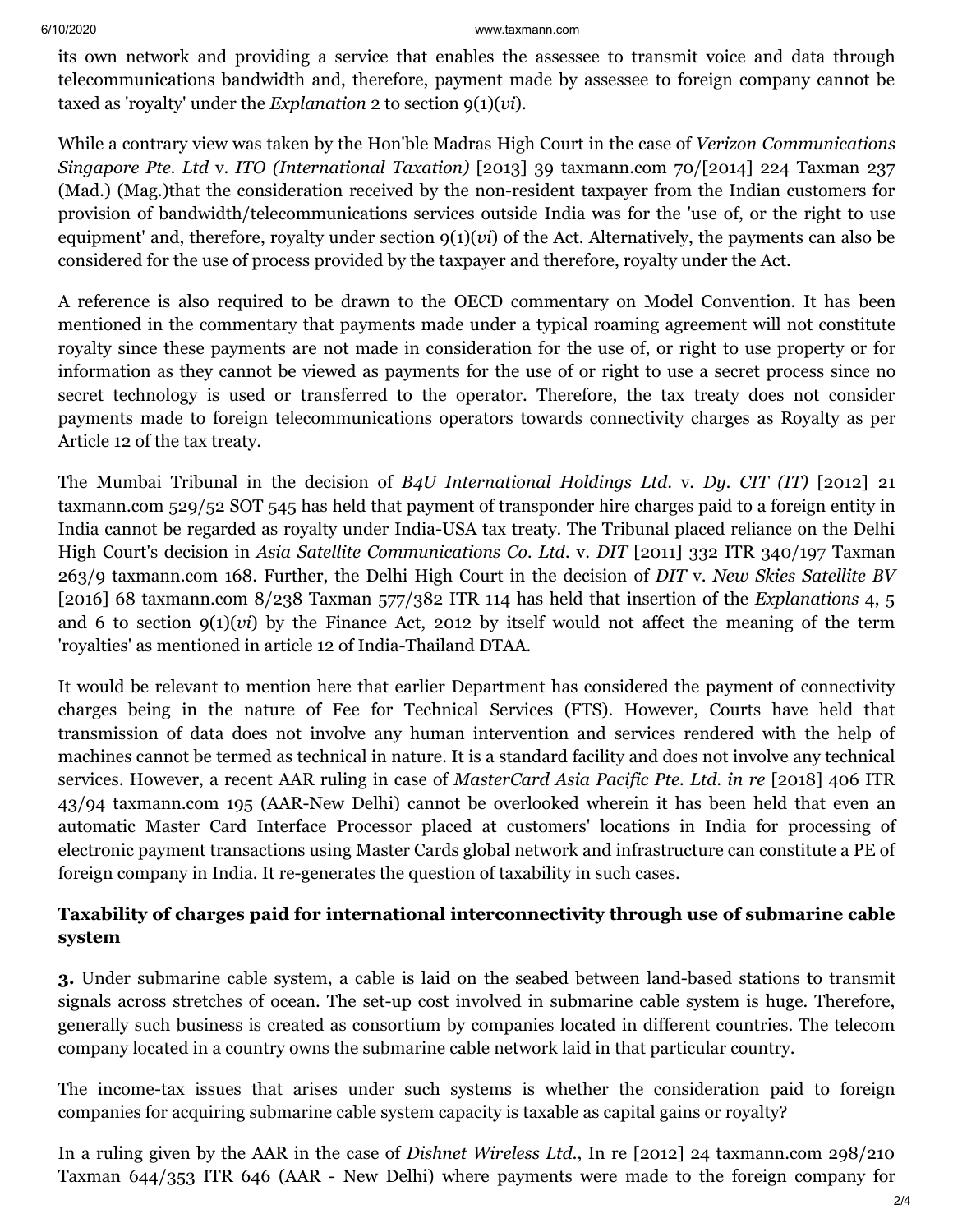#### 6/10/2020 www.taxmann.com

acquisition of the cable capacity, it was held that as per the clarificatory amendment to Section 9(1)(*vi*) of the Income Tax Act (ITA), such payments made were for a right to use a process and a right to use commercial or scientific equipment and would, therefore, be taxable in India as "royalty" under the ITA. However, the Authority does not comment upon the taxability under tax treaty.

## **Clarification on nature of distributor's margin on SIM cards and prepaid vouchers**

**4.** The telecommunication operators appoint independent retailers/distributors for sale of SIM cards and prepaid vouchers. These retailers/distributors are generally small and operate in an unorganised sector. Telecom operators provide such SIM cards and prepaid vouchers to the retailers/distributors at a discount. There has been continuous debate and litigation going on the issue as to whether such discount is in the nature of commission income to retailer's distributors and, therefore, liable for TDS?

The Karnataka High Court in the case of *Bharti Airtel Ltd.* v. *Dy. CIT* [2014] 52 taxmann.com 31/[2015] 228 Taxman 219 (Mag.)/372 ITR 33 [has rendered the decision in favour of assessee. The Court held that](https://www.taxmann.com/fileopen.aspx?id=101010000000150348&source=link) discount being profit margin given to the distributors was to be realised by them on resale of such SIM cards to the ultimate customers. It was observed that the income of the distributor was the difference between sale price and MRP (as fixed by the service provider), which accrues to them only when they sell the services to the ultimate customers and not when they purchase the right to service. Thus, at the time of sale of a prepaid card by the assessee, no income had accrued to the distributor that was chargeable to tax. Accordingly, telecommunication service provider was not liable to TDS under section 194H on the amount of discount given to the distributor.

Similar view was taken in the following cases-

- ♦ *Bharti Hexacom Ltd.* v. *Asstt. CIT* [\[2016\] 68 taxmann.com 357 \(Delhi Trib.\)](https://www.taxmann.com/fileopen.aspx?id=101010000000168199&source=link)
- ♦ *Vodafone Cellular Ltd.* v. *Addl. CIT* [\[2017\] 88 taxmann.com 917 \(Pune-Trib.\)](https://www.taxmann.com/fileopen.aspx?id=101010000000175369&source=link)
- ♦ *Vodafone Essar Gujarat Ltd.* v. *Asstt. CIT* [\[2015\] 60 taxmann.com 214 \(Ahd.-Trib.\)](https://www.taxmann.com/fileopen.aspx?id=101010000000161700&source=link)

While a contrary view was taken by the Delhi High Court in the case of *CIT* v. *Idea Cellular Ltd.* [2010] 325 ITR 148/189 Taxman 118 [wherein it was held by the Court that the essence of the service provided by the](https://www.taxmann.com/fileopen.aspx?id=101010000000028784&source=link) distributor is not a sale of any product or goods. The distributors are always acting for and on behalf of the assessee. Commission paid by cellular telephone company to distributors on sale of prepaid sim cards is liable to TDS under section [194H](https://www.taxmann.com/fileopen.aspx?Page=ACT&id=102120000000072787&source=link).

Similar view was taken in following cases-

- ♦ *Bharati Airtel Ltd.* v. *Dy. CIT* [2013] 40 [taxmann.com 46/\[2014\] 61 SOT 111 \(Cochin Trib.\)](https://www.taxmann.com/fileopen.aspx?id=101010000000089042&source=link) (URO)
- ♦ *Bharati Cellular Ltd.* v. *Asstt. CIT* [\[2011\] 12 taxmann.com 30/200 Taxman 254 \(Cal.\)](https://www.taxmann.com/fileopen.aspx?id=101010000000024986&source=link)
- ♦ *[Cellular Mobile Telecommunications Services](https://www.taxmann.com/fileopen.aspx?id=101010000000084139&source=link)* v. *ITO* [2013] 31 taxmann.com 188 (Chennai Trib.)
- ♦ *Tata Teleservices Ltd.* v. *ITO* [\[2018\] 93 taxmann.com 22/171 ITD 196 \(Delhi Trib.\)](https://www.taxmann.com/fileopen.aspx?id=101010000000180383&source=link)
- ♦ *Vodafone Essar Cellular Ltd.* v. *Asstt. CIT* [\[2010\] 194 Taxman 518/\[2011\] 332 ITR 255 \(Ker.\)](https://www.taxmann.com/fileopen.aspx?id=101010000000038913&source=link)

From above discussion, it is certain that the issue is highly contentious. Any clarification in this regard from the Board would be a welcome step which might bring many litigations to final conclusion.

# **Taxability of supply of software with embedded software**